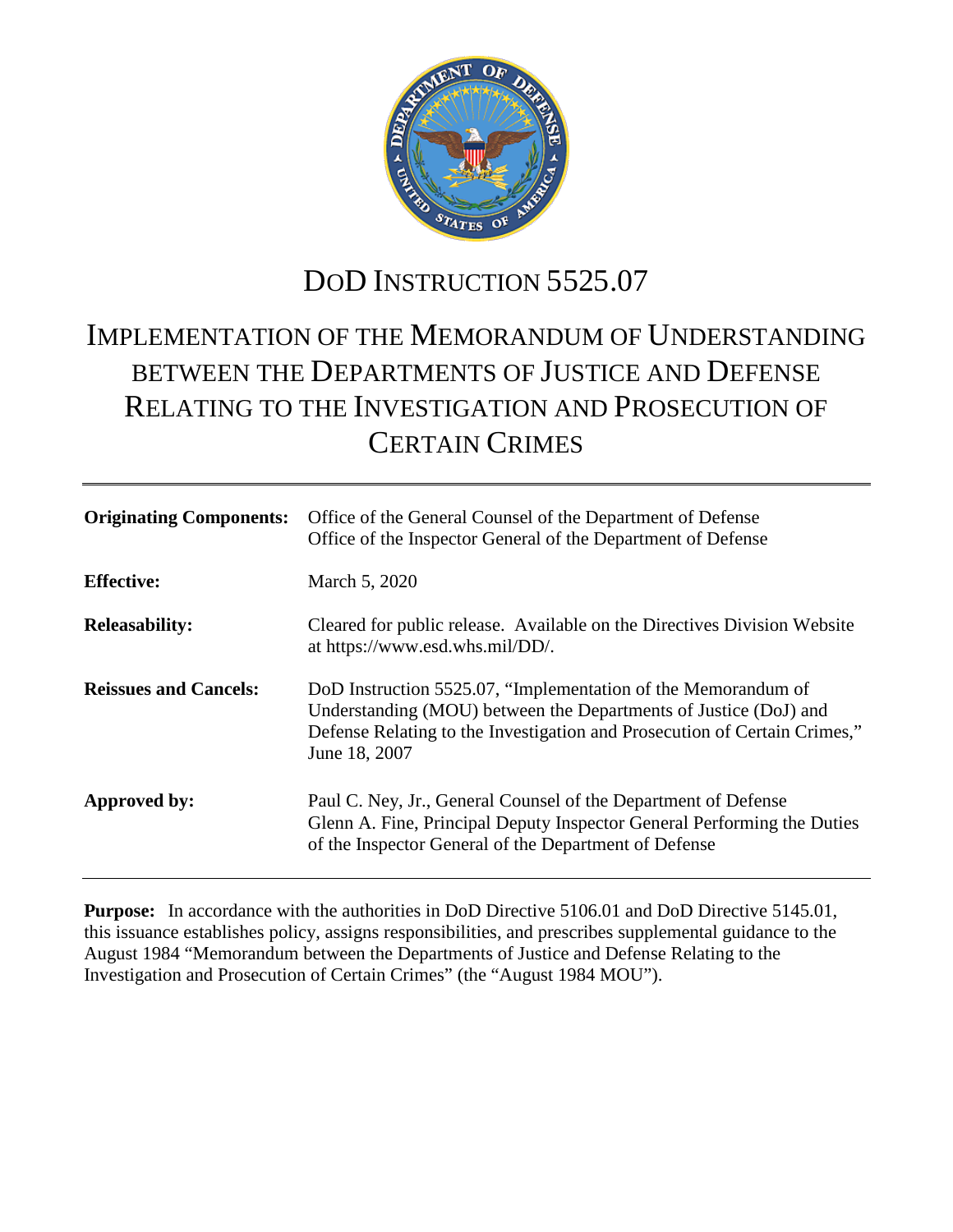# **TABLE OF CONTENTS**

| SECTION 3: INQUIRIES FOR WHICH DOJ HAS ASSUMED INVESTIGATIVE RESPONSIBILITY BASED ON   |  |
|----------------------------------------------------------------------------------------|--|
|                                                                                        |  |
|                                                                                        |  |
|                                                                                        |  |
| DoD Supplemental Guidance – C. Investigative and Prosecutive Jurisdiction 18           |  |
| DoD Supplemental Guidance -- C.1.b. Frauds Against the Department of Defense and       |  |
|                                                                                        |  |
| DoD Supplemental Guidance – C.2. Crimes Committed on Military Installations 19         |  |
| DoD Supplemental Guidance $- C.3$ . Crimes Committed Outside Military Installations by |  |
|                                                                                        |  |
|                                                                                        |  |
|                                                                                        |  |
|                                                                                        |  |
|                                                                                        |  |
|                                                                                        |  |
|                                                                                        |  |
|                                                                                        |  |
|                                                                                        |  |
|                                                                                        |  |

### FIGURES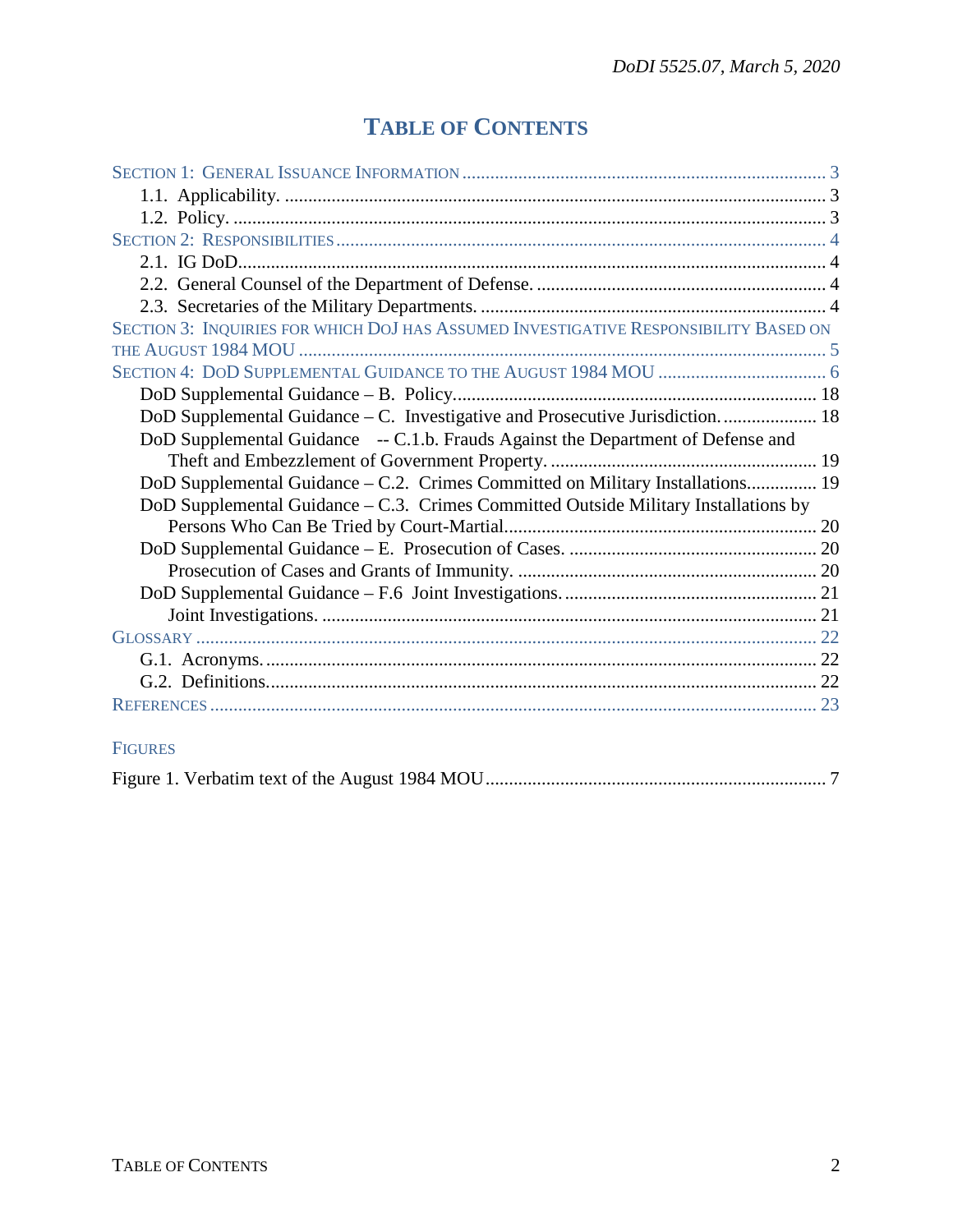## **SECTION 1: GENERAL ISSUANCE INFORMATION**

### <span id="page-2-1"></span><span id="page-2-0"></span>**1.1. APPLICABILITY.**

This issuance applies to OSD, the Military Departments, the Office of the Chairman of the Joint Chiefs of Staff and the Joint Staff, the Combatant Commands, the Office of the Inspector General of the Department of Defense (IG DoD), the Defense Agencies, the DoD Field Activities, and all other organizational entities within the DoD (referred to collectively in this issuance as the "DoD Components").

### <span id="page-2-2"></span>**1.2. POLICY.**

It is DoD policy to maintain an effective working relationship with the Department of Justice (DOJ) in the investigation and prosecution of crimes involving DoD programs, operations, or personnel.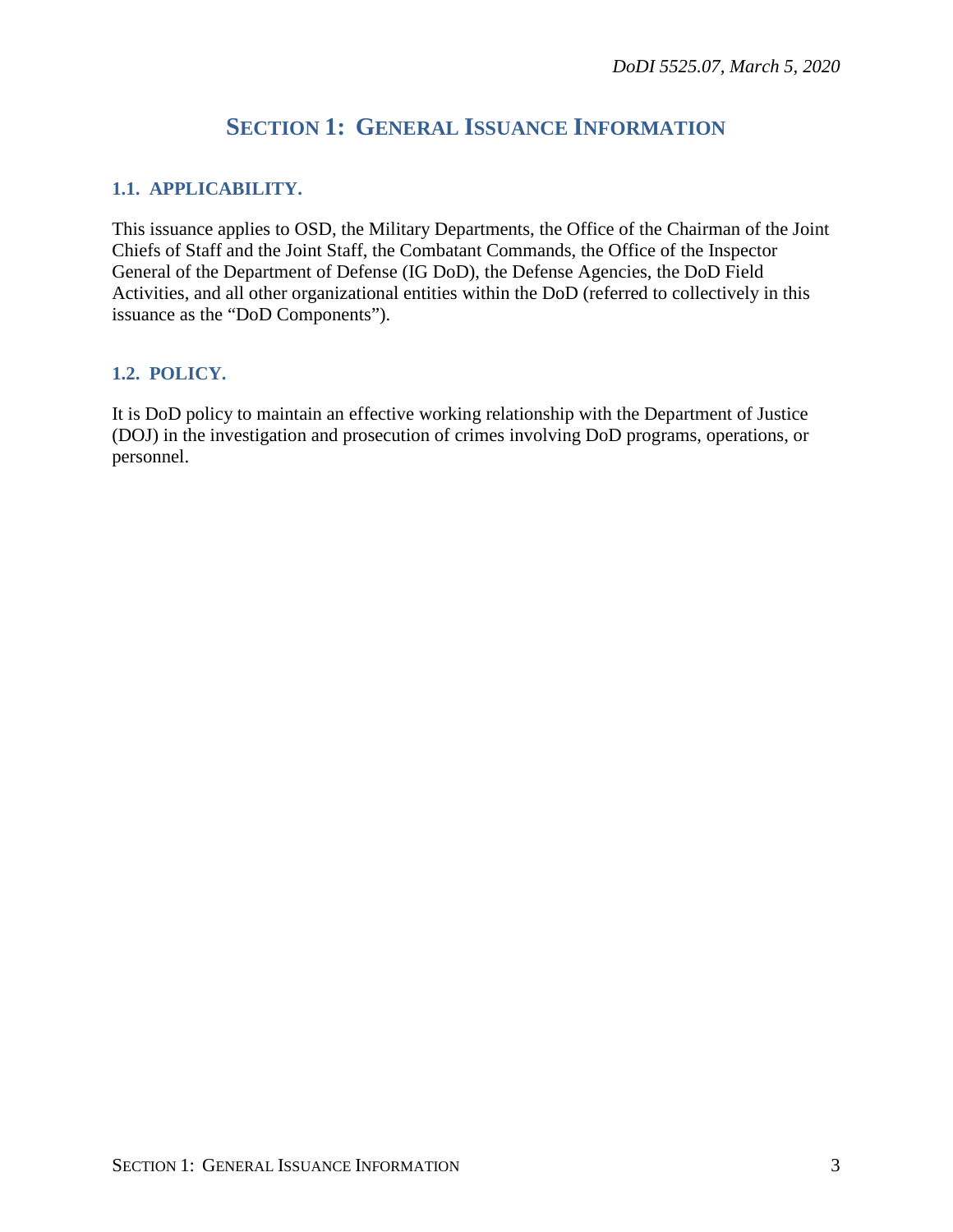## **SECTION 2: RESPONSIBILITIES**

### <span id="page-3-1"></span><span id="page-3-0"></span>**2.1. IG DOD.**

The IG DoD:

a. Establishes procedures to implement the investigative policies set forth in this issuance.

b. Monitors compliance by Defense Criminal Investigative Organizations (DCIOs) with the terms of the August 1984 MOU.

c. Provides specific guidance regarding investigative matters, as appropriate.

### <span id="page-3-2"></span>**2.2. GENERAL COUNSEL OF THE DEPARTMENT OF DEFENSE.**

The General Counsel of the Department of Defense:

a. Establishes procedures to implement the prosecutorial policies set forth in the August 1984 MOU. Those policies will be consistent with the Uniform Code of Military Justice (UCMJ), the Manual for Courts-Martial, and the DoD Supplemental Guidance provided in this issuance.

b. Monitors the DoD Components' compliance with the prosecutorial portions of the August 1984 MOU.

c. Provides specific guidance on the investigation and prosecution of those crimes addressed by the August 1984 MOU, as appropriate.

d. Modifies the DoD Supplemental Guidance in this issuance with the concurrence of the IG DoD, after coordination with the affected DoD Components.

### <span id="page-3-3"></span>**2.3. SECRETARIES OF THE MILITARY DEPARTMENTS.**

The Secretaries of the Military Departments establish procedures to implement the policies set forth in this issuance.

a. The policies will encourage commanders of installations in the United States (in coordination with their servicing Military Criminal Investigative Organization) to seek to enter into a memorandum of understanding with the Office(s) of the United States Attorney with jurisdiction over the installation.

b. Such memoranda of understanding should address procedures for exercising prosecutorial authority over alleged offenses occurring on the installation that are subject to prosecution in a United States district court.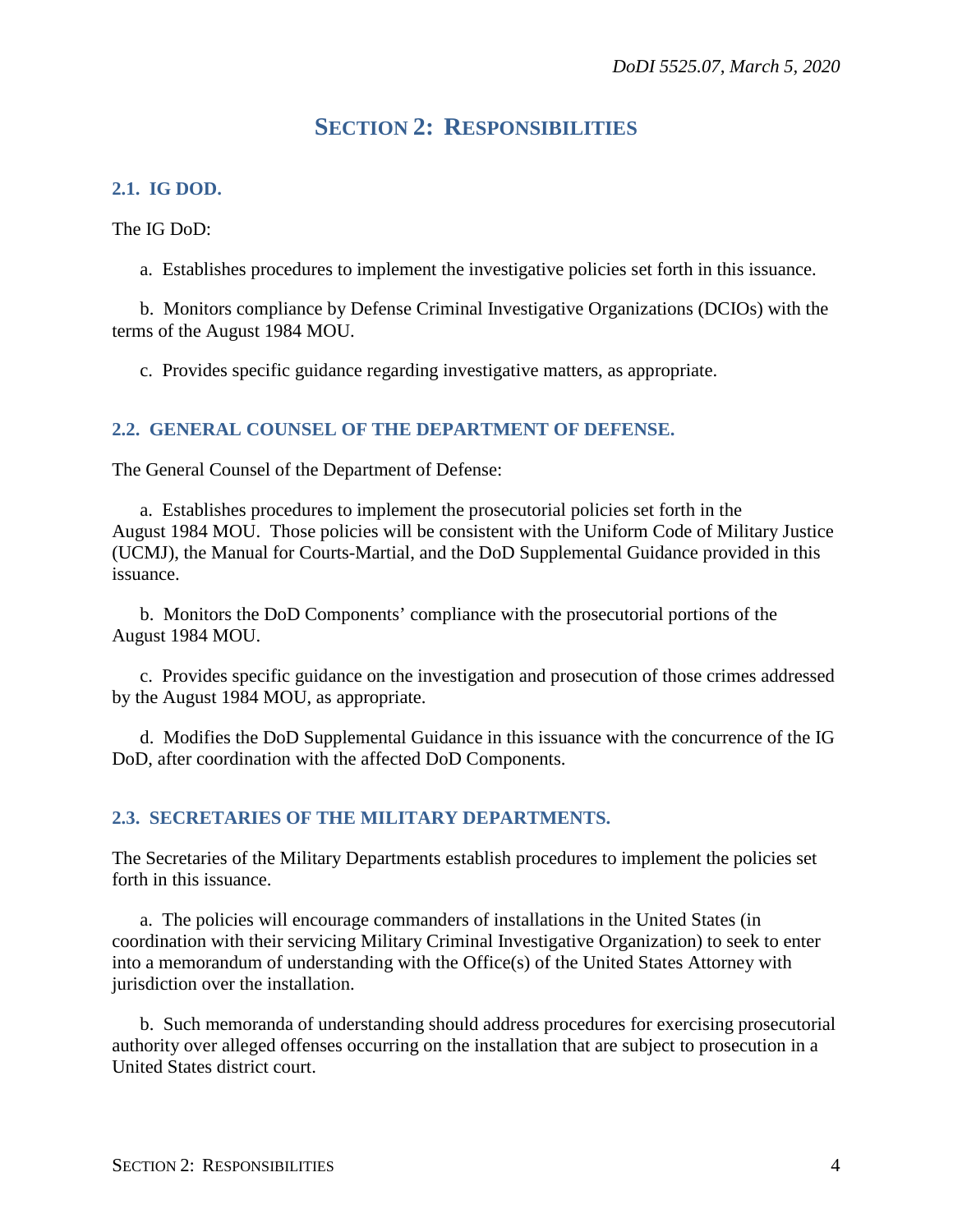## <span id="page-4-0"></span>**SECTION 3: INQUIRIES FOR WHICH DOJ HAS ASSUMED INVESTIGATIVE RESPONSIBILITY BASED ON THE AUGUST 1984 MOU**

For inquiries over which DOJ has assumed investigative responsibility based on the August 1984 MOU, the applicable DCIO should seek to participate jointly with DOJ investigative agencies whenever the inquiries relate to DoD programs, operations, or personnel. This applies to cases referred to the Federal Bureau of Investigation (FBI) under Paragraph C.1.a. of the August 1984 MOU as well as to those cases for which a DOJ investigative agency is assigned primary investigative responsibility by a DOJ prosecutor.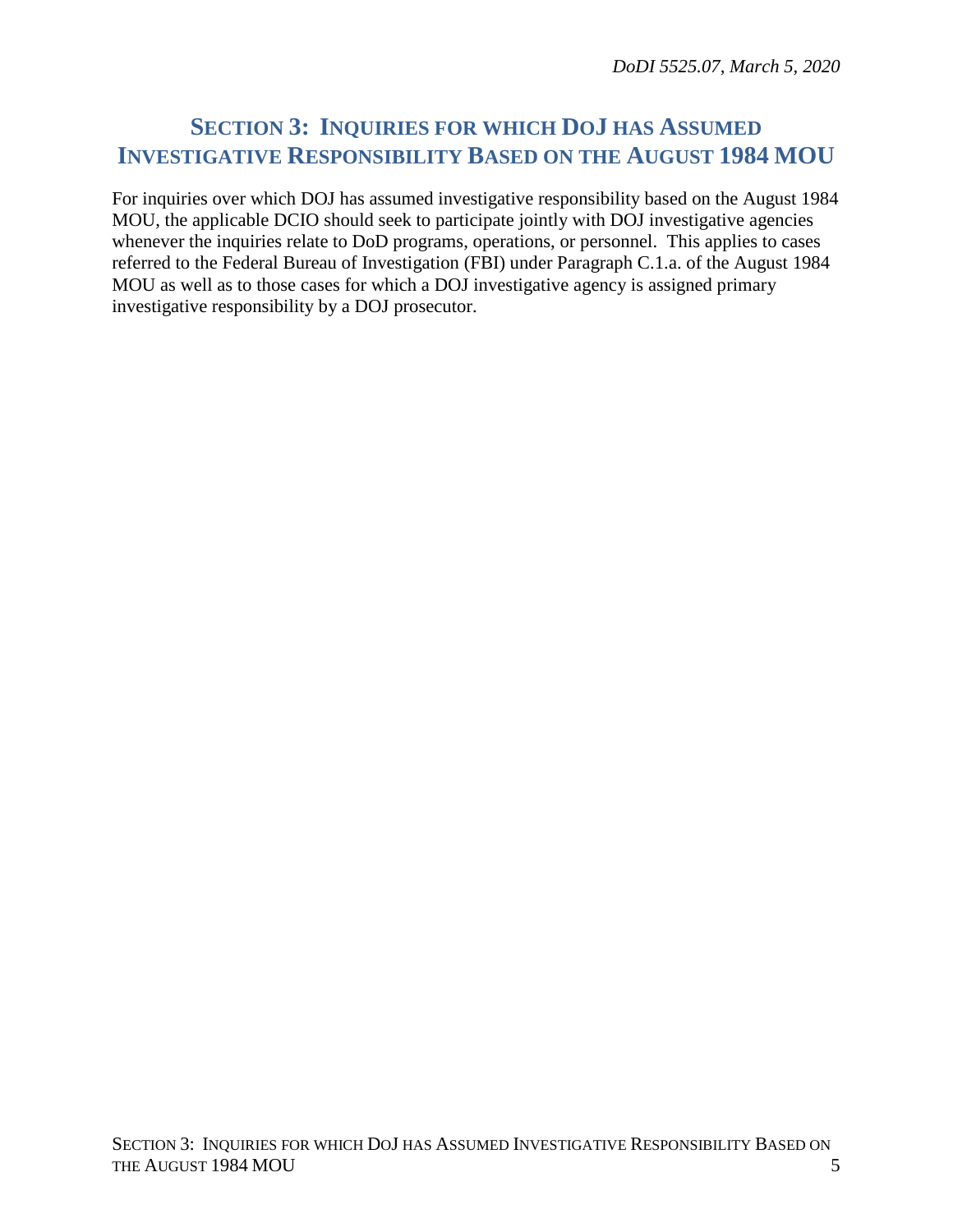## <span id="page-5-0"></span>**SECTION 4: DOD SUPPLEMENTAL GUIDANCE TO THE AUGUST 1984 MOU**

This section contains DoD Supplemental Guidance. DoD Components will comply with the August 1984 MOU and the DoD Supplemental Guidance.

The following Figure provides the verbatim text of the August 1984 MOU: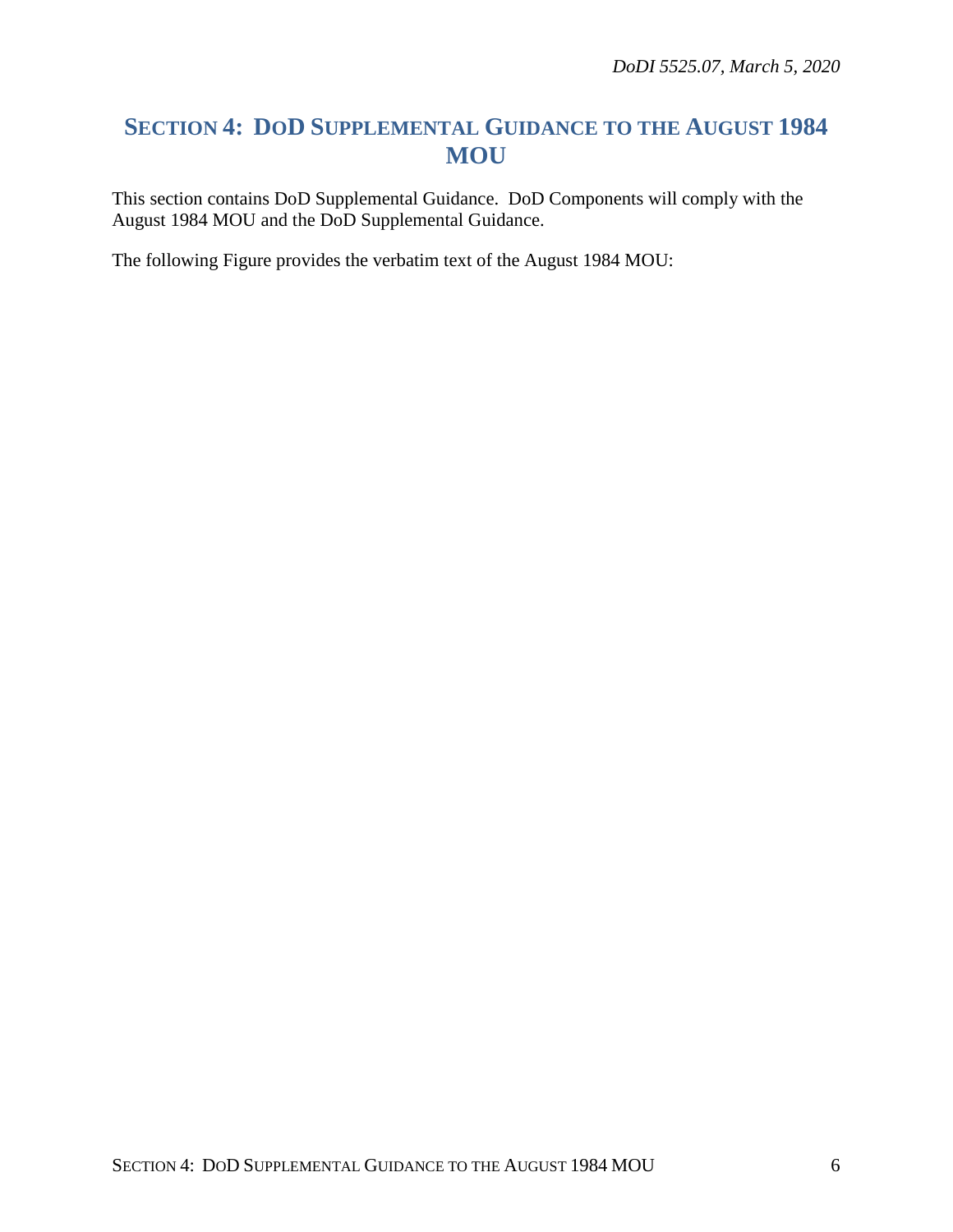### Figure 1. Verbatim text of the August 1984 MOU

### MEMORANDUM OF UNDERSTANDING BETWEEN THE DEPARTMENTS OF JUSTICE AND DEFENSE RELATING TO THE INVESTIGATION AND PROSECUTION OF CERTAIN CRIMES

PURPOSE, SCOPE AND AUTHORITY Α.

This Memorandum of Understanding (MOU) establishes policy for the Department of Justice and the Department of Defense with regard to the investigation and prosecution of criminal matters over which the two Departments have jurisdiction. This memorandum is not intended to confer any rights, benefits, privileges or form of due process procedure upon individuals, associations, corporations or other persons or entities.

This Memorandum applies to all components and personnel of the Department of Justice and the Department of Defense. The statutory bases for the Department of Defense and the Department of Justice investigation and prosecution responsibilities include, but are not limited to:

Department of Justice: Titles 18, 21, and 28 of  $1.$ the United States Code: and

Department of Defense: The Uniform Code of  $2.$ Military Justice, Title 10, United States Code, Sections 801-940, the Inspector General Act of 1978, Title 5 United States Code, Appendix I, and Title 5 United States Code, Section 301.

 $B.$ POLICY

The Department of Justice has primary responsibility for enforcement of federal laws in the

### 68101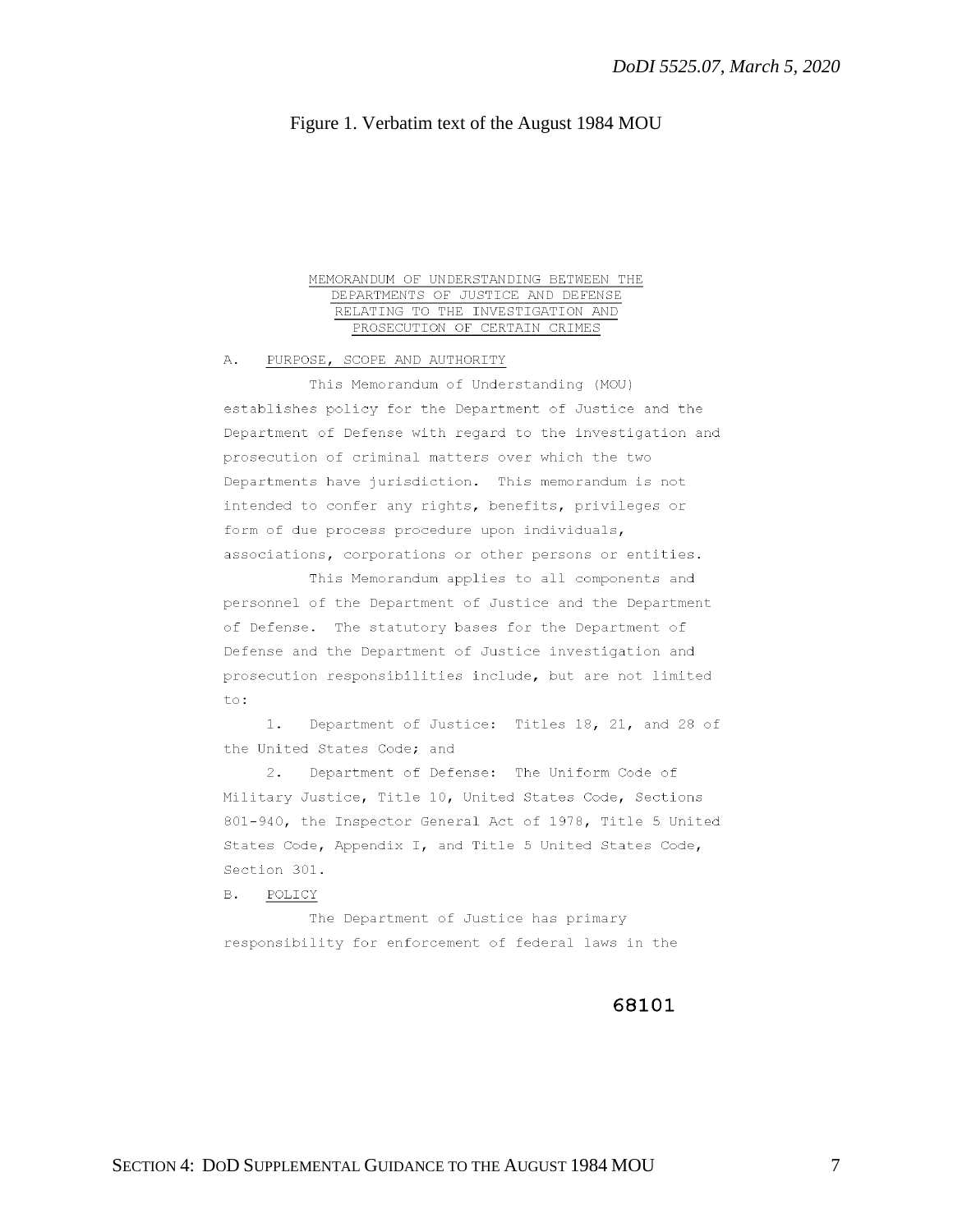United States District Courts. The Department of Defense has responsibility for the integrity of its programs, operations and installations and for the discipline, of the Armed Forces. Prompt administrative actions and completion of investigations within the two (2) year statute of limitations under the Uniform Code of Military Justice require the Department of Defense to assume an important role in federal criminal investigations. To encourage joint and coordinated investigative efforts, in appropriate cases where the Department of Justice assumes investigative responsibility for a matter relating to the Department of Defense, it should share information and conduct the inquiry jointly with the interested Department of Defense investigative agency.

It is neither feasible nor desirable to establish inflexible rules regarding the responsibilities of the Department of Defense and the Department of Justice as to each matter over which they may have concurrent interest. Informal arrangements and agreements within the spirit of this MOU are permissible with respect to specific crimes or investigations.

|  |  | INVESTIGATIVE AND PROSECUTIVE JURISDICTION    |  |  |  |  |  |
|--|--|-----------------------------------------------|--|--|--|--|--|
|  |  | CRIMES ARISING FROM THE DEPARTMENT OF DEFENSE |  |  |  |  |  |
|  |  | OPERATIONS                                    |  |  |  |  |  |
|  |  | a. Corruption Involving the Department of     |  |  |  |  |  |
|  |  | Defense Personnel                             |  |  |  |  |  |

The Department of Defense investigative agencies will refer to the FBI on receipt all significant allegations of bribery and conflict of interest involving military or civilian personnel of the Department of

 $-2-$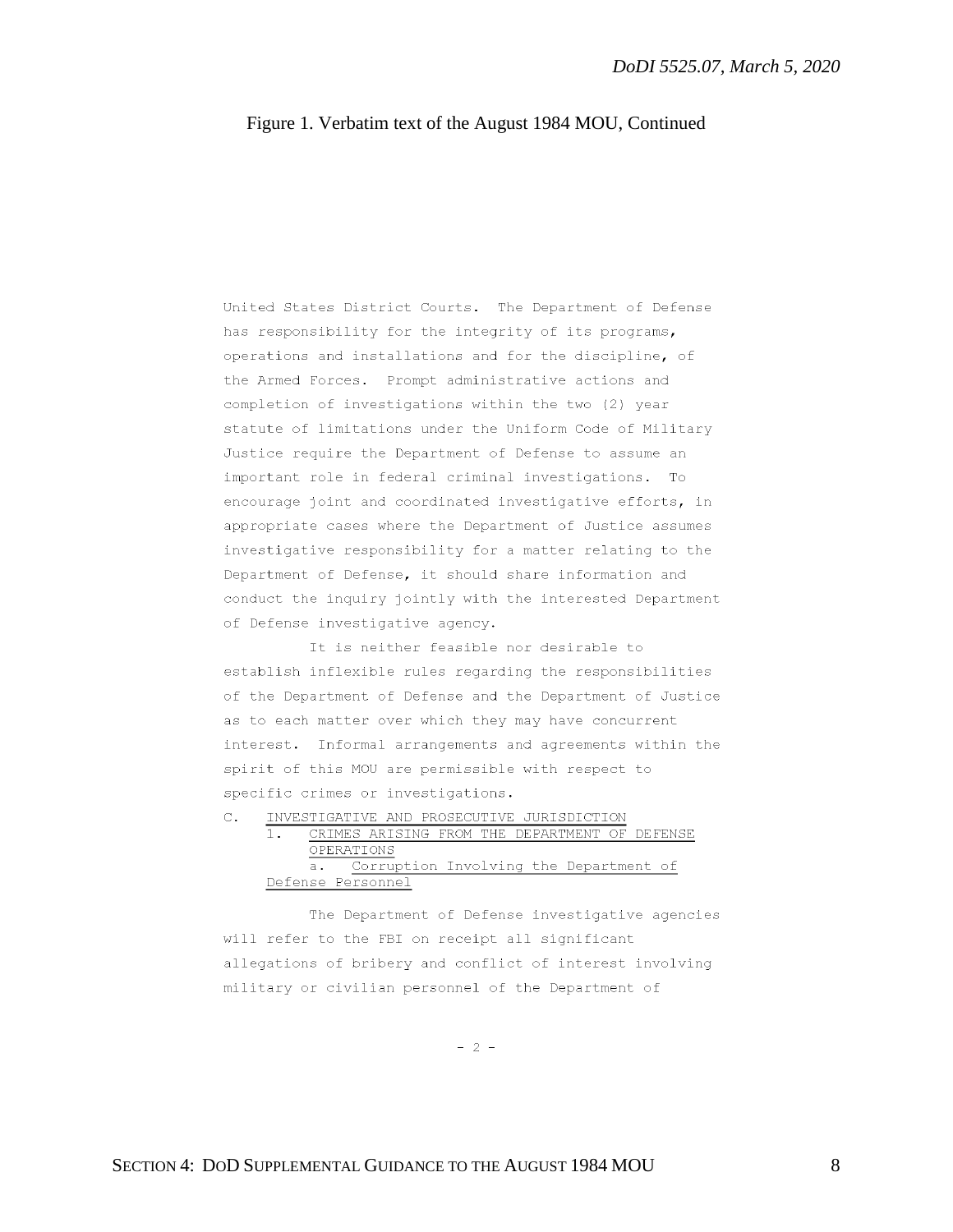Defense. In all corruption matters the subject of a referral to the FBI, the Department of Defense shall obtain the concurrence of the Department of Justice prosecutor or the FBI before initiating any independent investigation preliminary to any action under the Uniform Code of Military Justice. If the Department of Defense is not satisfied with the initial determination, the matter will be reviewed by the Criminal Division of the Department of Justice.

The FBI will notify the referring agency promptly regarding whether they accept the referred matters for investigation. The FBI will attempt to make such decision in one (1) working day of receipt in such matters.

### b. Frauds Against the Department of Defense and Theft and Embezzlement of Government Property The Department of Justice and the Department of

Defense have investigative responsibility for frauds against the Department of Defense and theft and embezzlement of Government property from the Department of Defense. The Department of Defense will investigate frauds against the Department of Defense and theft of government property from the Department of Defense. Whenever a Department of Defense investigative agency identifies a matter which, if developed by investigation, would warrant federal prosecution, it will confer with the United States Attorney or the Criminal Division, the Department of Justice, and the FBI field office. At the time of this initial conference, criminal investigative

 $-3 -$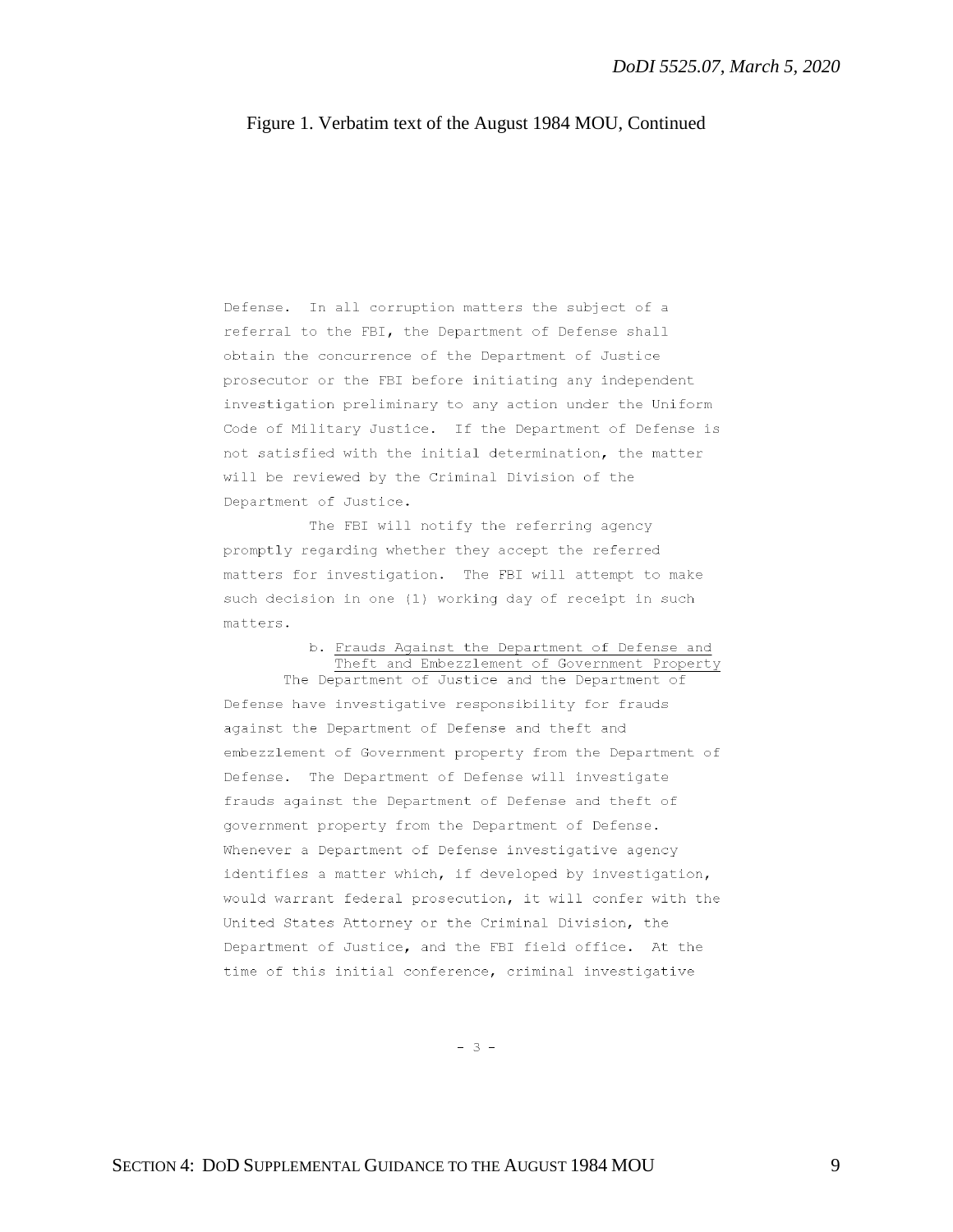responsibility will be determined by the Department of Justice in consultation with the Department of Defense.

#### $2.$ CRIMES COMMITTED ON MILITARY INSTALLATIONS a. Subject(s) can be Tried by Court-Martial or are Unknown

Crimes (other than those covered by paragraph C.1.) committed on a military installation will be investigated by the Department of Defense investigative agency concerned and, when committed by a person subject to the Uniform Code of Military Justice, prosecuted by the Military Department concerned. The Department of Defense will provide immediate notice to the Department of Justice of significant cases in which an individual subject/victim is other than a military member or dependent thereof.

#### One or More Subjects cannot be Tried by b. Court-Martial

When a crime (other than those covered by paragraph C.1.) has occurred on a military installation and there is reasonable basis to believe that it has been committed by a person or persons, some or all of whom are not subject to the Uniform Code of Military Justice, the Department of Defense investigative agency will provide immediate notice of the matter to the appropriate Department of Justice investigative agency unless the Department of Justice has relieved the Department of Defense of the reporting requirement for that type or class of crime.

#### CRIMES COMMITTED OUTSIDE MILITARY INSTALLATIONS BY  $3.$ PERSONS WHO CAN BE TRIED BY COURT-MARTIAL Offense is Normally Tried by Court-Martial  $a_{\bullet}$

 $-4 -$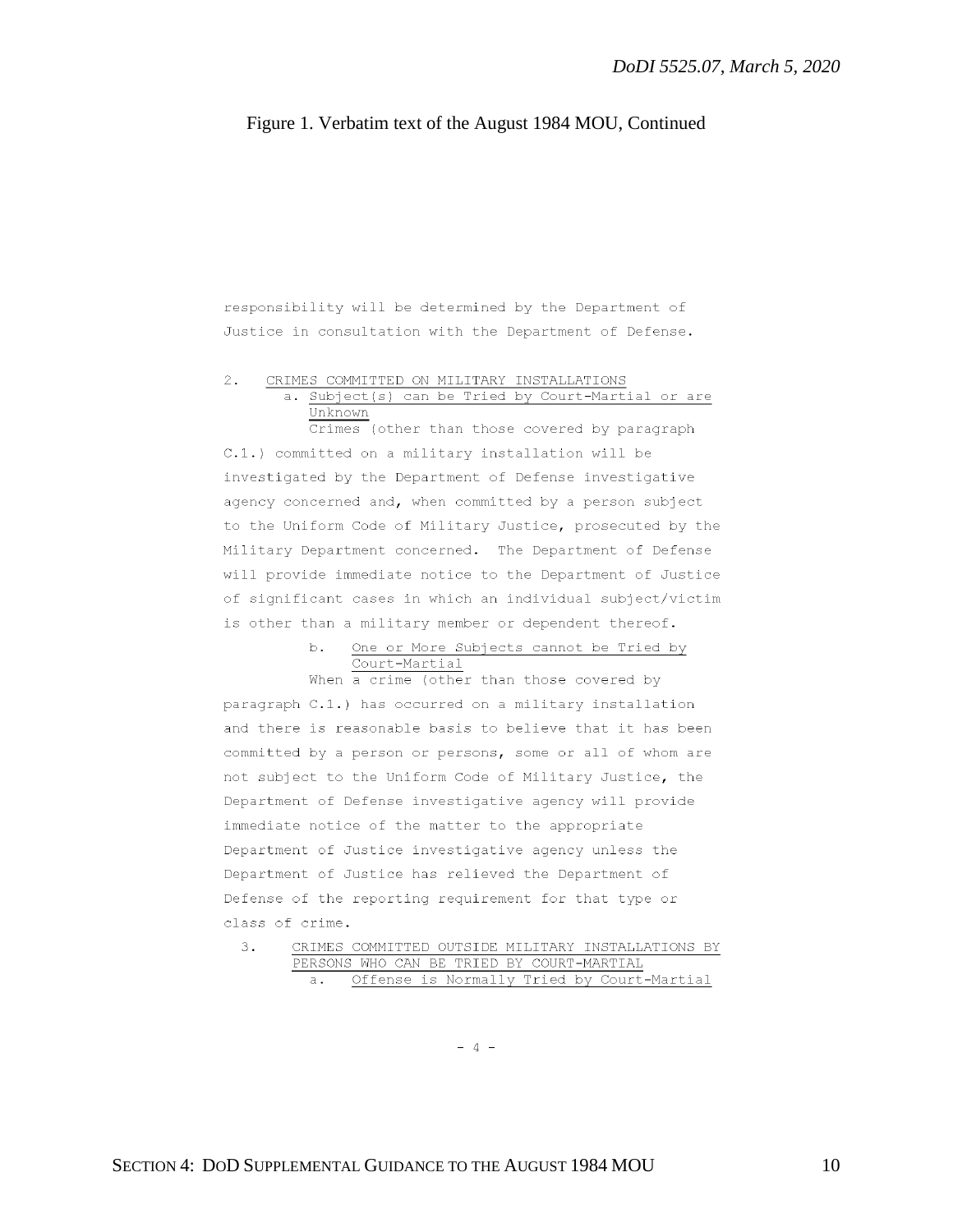Crimes (other than those covered by paragraph C.1.) committed outside a military installation by persons subject to the Uniform Code of Military Justice which, normally, are tried by court-martial will be investigated and prosecuted by the Department of Defense. The Department of Defense will provide immediate notice of significant cases to the appropriate Department of Justice investigative agency. The Department of Defense will provide immediate notice in all cases where one or more subjects is not under military jurisdiction unless the Department of Justice has relieved the Department of Defense of the reporting requirement for that type or class of crime.

Crimes Related to Scheduled Military Activities Crimes related to scheduled military activities outside of a military installation, such as organized maneuvers in which persons subject to the Uniform Code of Military Justice are suspects, shall be treated as if committed on a military installation for purposes of this Memorandum. The FBI or other Department of Justice investigative agency may assume jurisdiction with the concurrence of the United States Attorney or the Criminal Division, Department of Justice.

Offense is not Normally Tried by Court-Martial When there are reasonable grounds to believe that a Federal crime (other than those covered by paragraph C.1.) normally not tried by court-martial, has been committed outside a military installation by a person

 $-5 -$ 

 $h_{-}$ 

 $\mathbb{C}$ .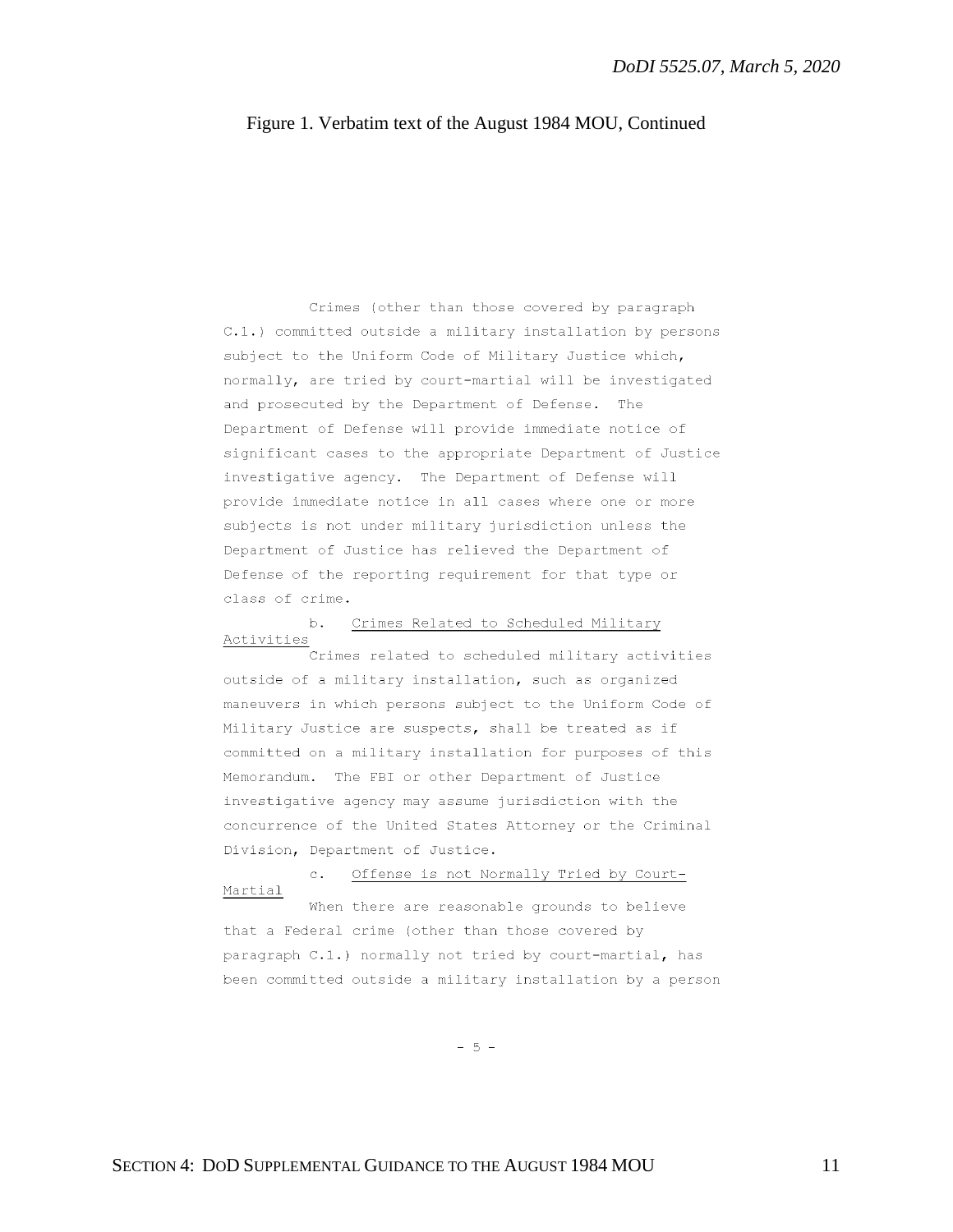subject to the Uniform Code of Military Justice, the Department of Defense investigative agency will immediately refer the case to the appropriate Department of Justice investigative agency unless the Department of Justice has relieved the Department of Defense of the reporting requirement for that type or class of crime.

#### REFERRALS AND INVESTIGATIVE ASSISTANCE  $D -$

1. REFERRALS

Referrals, notices, reports, requests and the general transfer of information under this Memorandum normally should be between the FBI or other Department of Justice investigative agency and the appropriate Department of Defense investigative agency at the field level.

If a Department of Justice investigative agency does not accept a referred matter and the referring Department of Defense investigative agency then, or subsequently, believes that evidence exists supporting prosecution before civilian courts, the Department of Defense agency may present the case to the United States Attorney or the Criminal Division, Department of Justice, for review.

#### $2.$ INVESTIGATIVE ASSISTANCE

In cases where a Department of Defense or Department of Justice investigative agency has primary responsibility and it requires limited assistance to pursue outstanding leads, the investigative agency requiring assistance will promptly advise the appropriate investigative agency in the other Department and, to the

 $-6 -$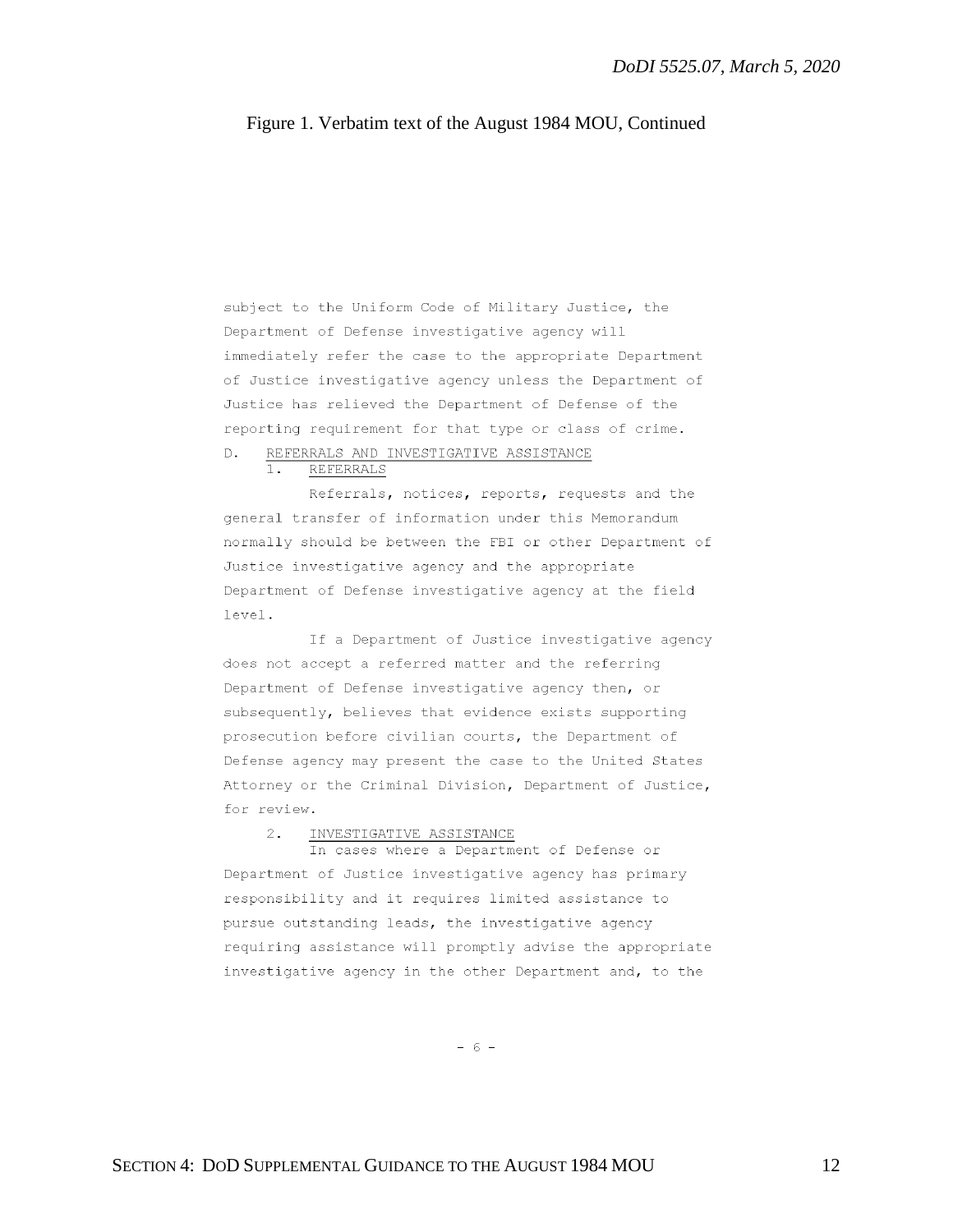extent authorized by law and regulations, the requested assistance should be provided without assuming responsibility for the investigation.

PROSECUTION OF CASES E.

 $1<sup>1</sup>$ With the concurrence of the Department of Defense, the Department of Justice will designate such Department of Defense attorneys as it deems desirable to be Special Assistant United States Attorneys for use where the effective prosecution of cases may be facilitated by the Department of Defense attorneys.

 $2.$ The Department of Justice will institute civil actions expeditiously in United States District Courts whenever appropriate to recover monies lost as a result of crimes against the Department of Defense; the Department of Defense will provide appropriate assistance to facilitate such actions.

3. The Department of Justice prosecutors will solicit the views of the Department of Defense prior to initiating any action against an individual subject to the Uniform Code of Military Justice.

 $4.1$ The Department of Justice will solicit the views of the Department of Defense with regard to its Department of Defense-related cases and investigations in order to effectively coordinate the use of civil, criminal and administrative remedies.

F. MISCELLANEOUS MATTERS

1. THE DEPARTMENT OF DEFENSE ADMINISTRATIVE ACTIONS

Nothing in this Memorandum limits the Department of Defense investigations conducted in support of

 $-7 -$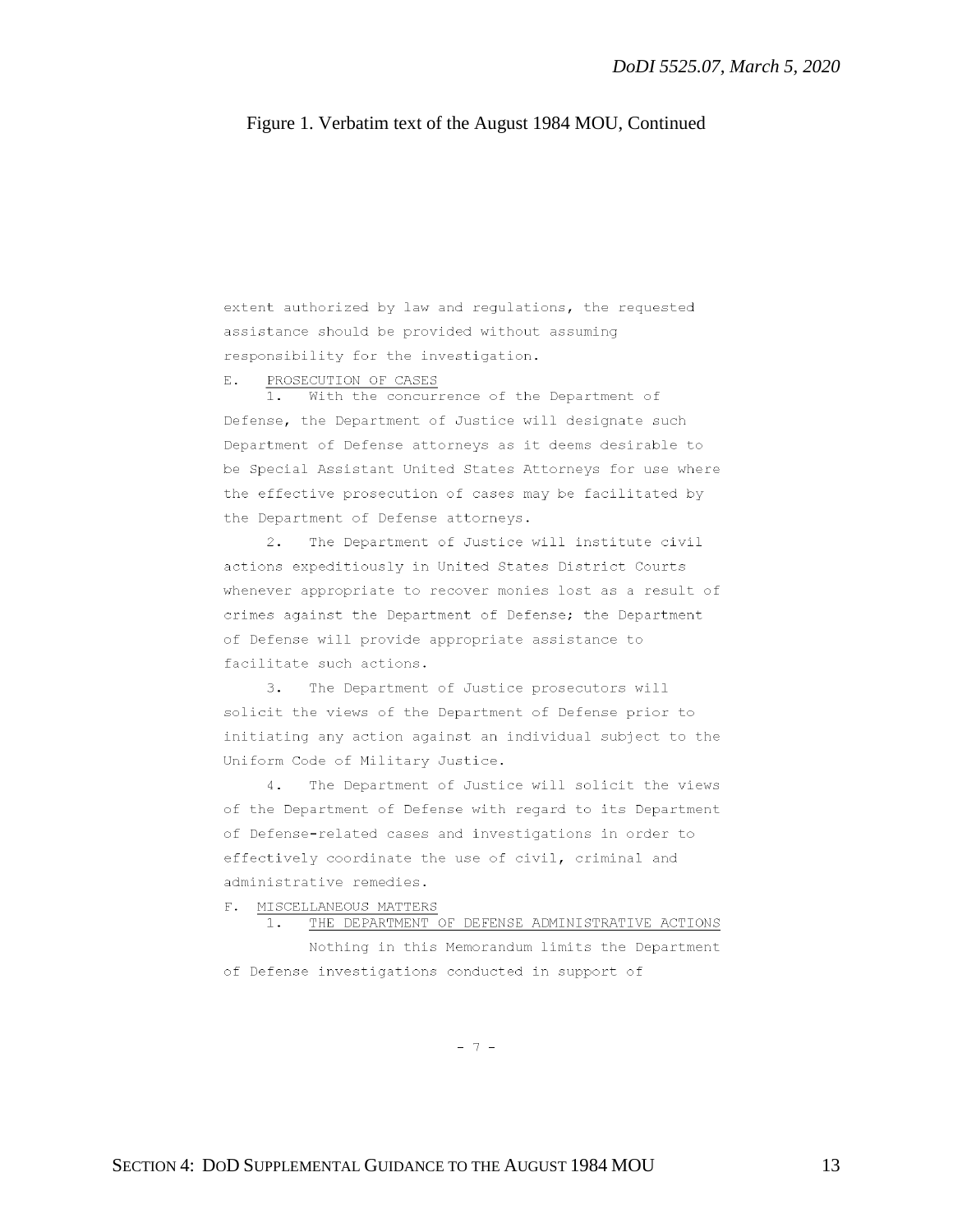administrative actions to be taken by the Department of Defense. However, the Department of Defense investigative agencies will coordinate all such investigations with the appropriate Department of Justice prosecutive agency and obtain the concurrence of the Department of Justice prosecutor or the Department of Justice investigative agency prior to conducting any administrative investigation during the pendency of the criminal investigation or prosecution.

SPECIAL UNIFORM CODE OF MILITARY JUSTICE FACTORS  $2.$ In situations where an individual subject to the Uniform Code of Military Justice is a suspect in any crime for which a Department of Defense investigative agency has assumed jurisdiction, if a Department of Defense investigative agency believes that the crime involves special factors relating to the administration and discipline of the Armed Forces that would justify its investigation, the Department of Defense investigative agency will advise the appropriate Department of Justice prosecuting authorities of these factors. Investigations of such a crime may be undertaken by the appropriate Department of Defense investigative agency with the concurrence of the Department of Justice.

 $3.$ ORGANIZED CRIME

The Department of Defense investigative agencies will provide to the FBI all information collected during the normal course of agency operations pertaining to the element generally known as "organized crime" including both traditional (La Cosa Nostra) and nontraditional

 $-8 -$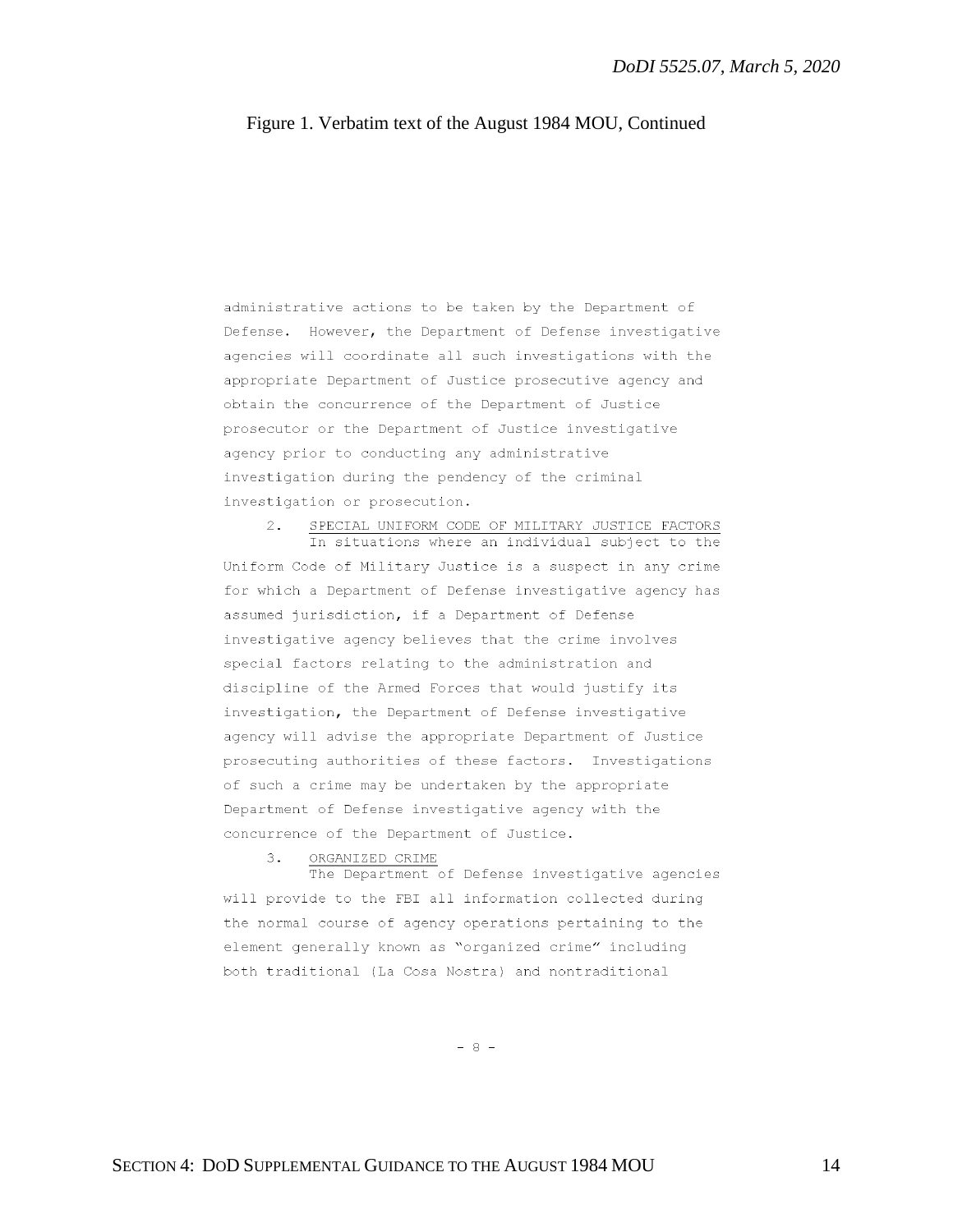organizations whether or not the matter is considered prosecutable. The FBI should be notified of any investigation involving any element of organized crime and may assume jurisdiction of the same.

4. DEPARTMENT OF JUSTICE NOTIFICATIONS TO DEPARTMENT OF DEFENSE INVESTIGATIVE AGENCIES

The Department of Justice investigative  $a<sub>z</sub>$ agencies will promptly notify the appropriate Department of Defense investigative agency of the initiation of the Department of Defense related investigations which are predicated on other than a Department of Defense referral except in those rare instances where notification might endanger agents or adversely affect the investigation. The Department of Justice investigative agencies will also notify the Department of Defense of all allegations of the Department of Defense related crimes where investigation is not initiated by the Department of Justice.

b. Upon request, the Department of Justice investigative agencies will provide timely status reports on all investigations relating to the Department of Defense unless the circumstances indicate such reporting would be inappropriate.

The Department of Justice investigative  $\circ$ . agencies will promptly furnish investigative results at the conclusion of an investigation and advise as to the nature of judicial action, if any, taken or contemplated.

d. If judicial or administrative action is being considered by the Department of Defense, the Department of Justice will, upon written request, provide

 $-9 -$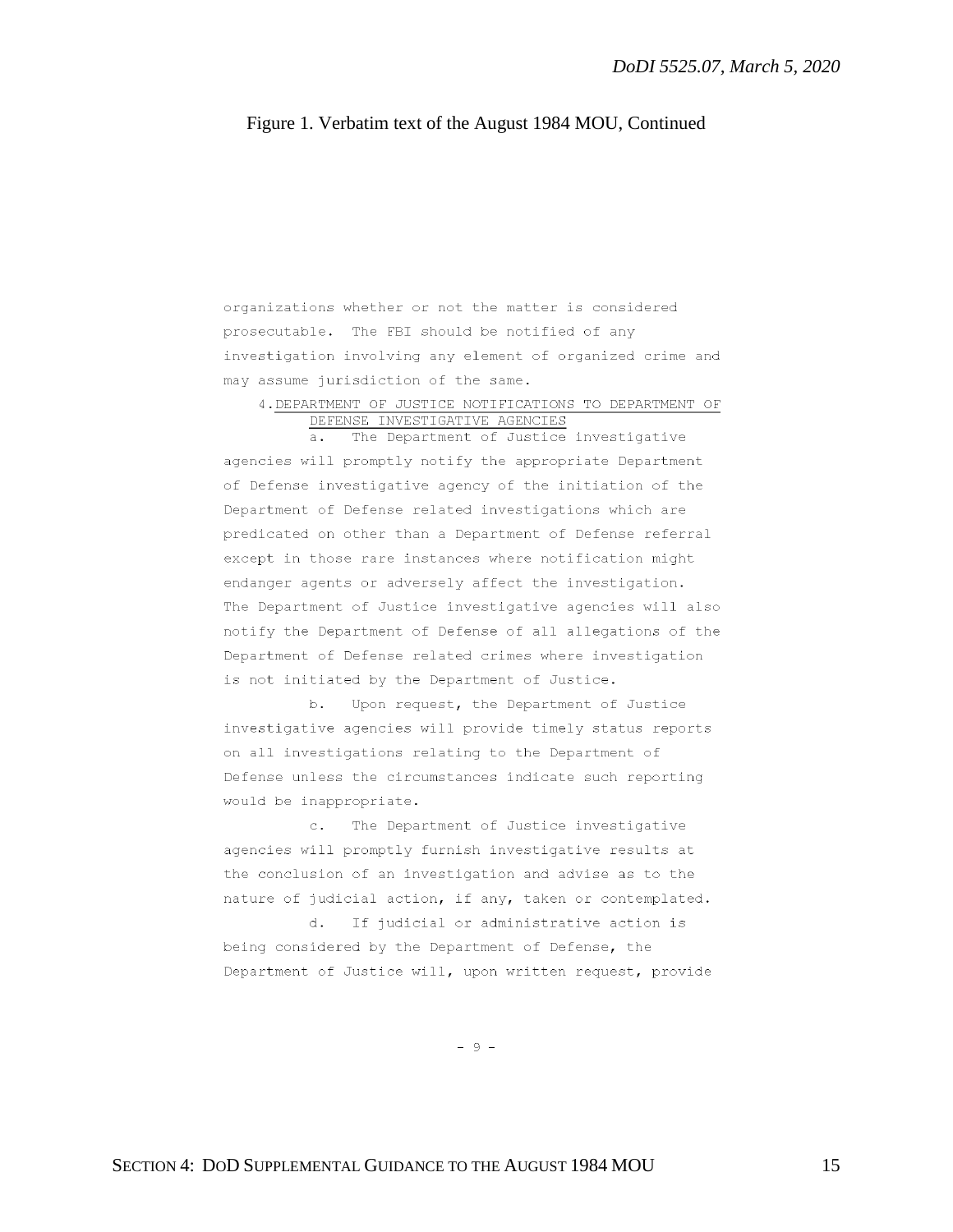existing detailed investigative data and documents (less any federal grand jury material, disclosure of which would be prohibited by Rule 6(e), Federal Rules of Criminal Procedure), as well as agent testimony for use in judicial or administrative proceedings, consistent with Department of Justice and other federal regulations. The ultimate use of the information shall be subject to the concurrence of the federal prosecutor during the pendency of any related investigation or prosecution.

TECHNICAL ASSISTANCE 5.

 $a \cdot$ The Department of Justice will provide to the Department of Defense all technical services normally available to federal investigative agencies.

b. The Department of Defense will provide assistance to the Department of Justice in matters not relating to the Department of Defense as permitted by law and implementing regulations.

JOINT INVESTIGATIONS 6.

To the extent authorized by law, the  $a.$ Department of Justice investigative agencies may agree to enter into joint investigative endeavors, including undercover operations, in appropriate circumstances. However, all such investigations will be subject to Department of Justice quidelines.

The Department of Defense, in the conduct b. of any investigation that might lead to prosecution in Federal District Court, will conduct the investigation consistent with any Department of Justice quidelines. The

 $-10 -$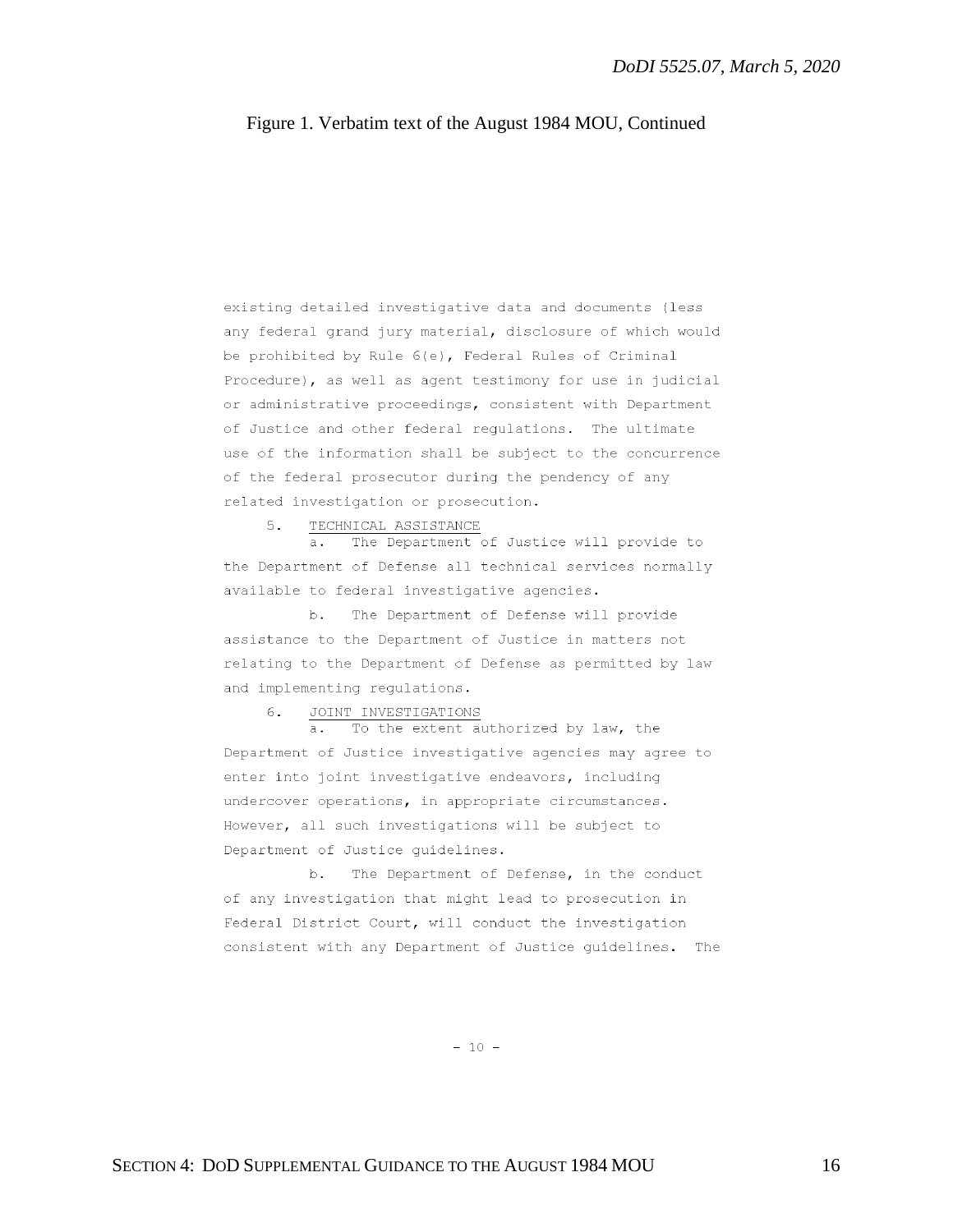Department of Justice shall provide copies of all relevant guidelines and their revisions.

APPREHENSION OF SUSPECTS  $7.$ 

To the extent authorized by law, the Department of Justice and the Department of Defense will each promptly deliver or make available to the other suspects, accused individuals and witnesses where authority to investigate the crimes involved is lodged in the other Department. This MOU neither expands nor limits the authority of either Department to perform apprehensions, searches, seizures, or custodial interrogations.

#### $G$ . EXCEPTION

This Memorandum shall not affect the investigative authority now fixed by the 1979 "Agreement Governing the Conduct of the Defense Department Counterintelligence Activities in Conjunction with the Federal Bureau of Investigation" and the 1983 Memorandum of Understanding between the Department of Defense, the Department of Justice and the FBI concerning "Use of Federal Military Force in Domestic Terrorist Incidents."

**States Department** Justice

States Department of Defense

 $-11 -$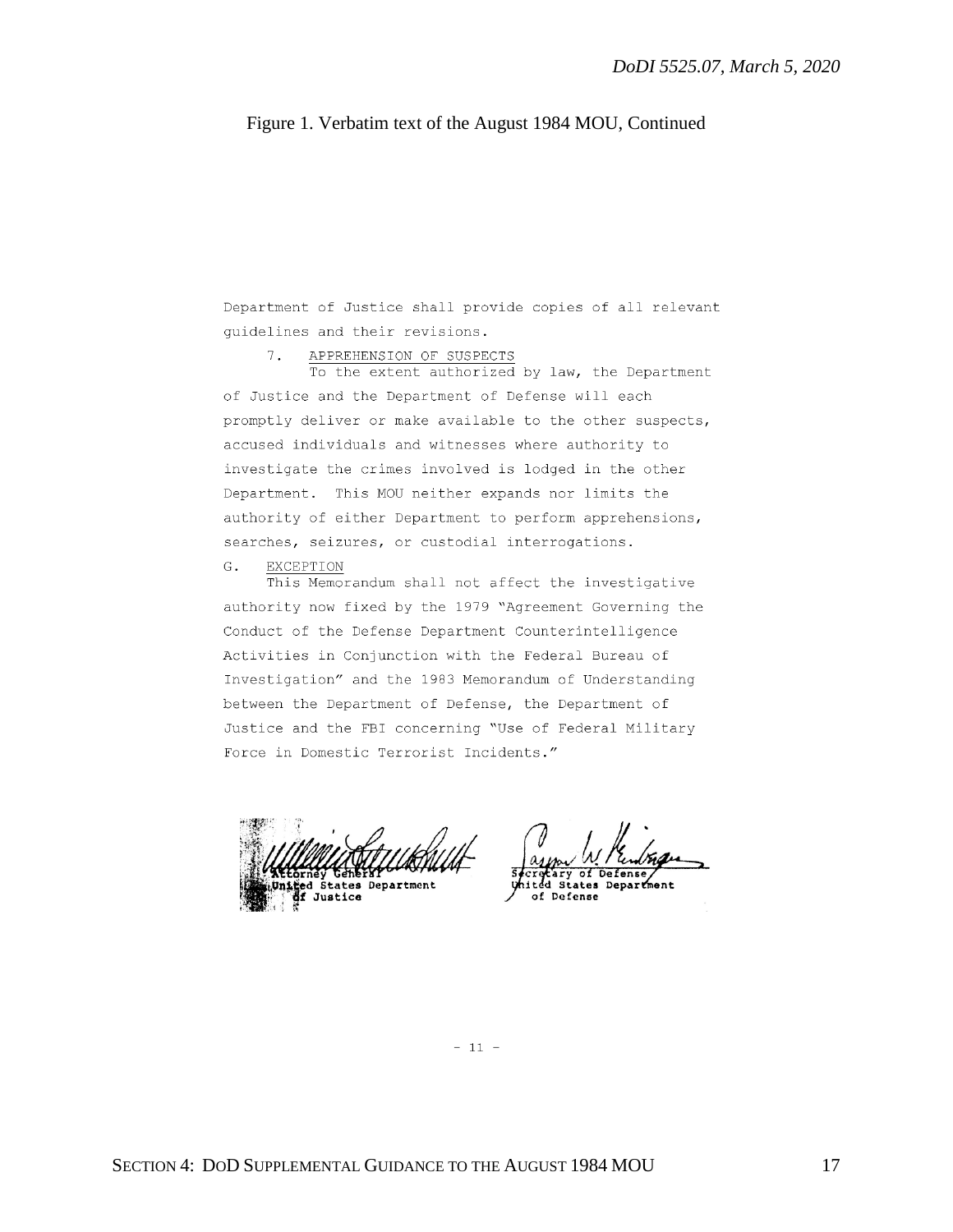### <span id="page-17-0"></span>**DOD SUPPLEMENTAL GUIDANCE – B. POLICY.**

The August 1984 MOU references a 2-year statute of limitations then in effect for most UCMJ offenses. Article 43 of the UCMJ, Section 843 of Title 10, United States Code, governing the statute of limitations, has been amended several times since the August 1984 MOU was issued. Article 43 now applies a 5-year statute of limitations generally; a longer statute of limitations for prescribed child abuse offenses; and no statute of limitations for capital offenses, rape or sexual assault, or rape or sexual assault of a child. Article 43 also provides for the extension of the statute of limitations in certain prescribed scenarios. It is important to complete investigations, administrative actions, and prosecutions in a timely manner notwithstanding a lengthier statute of limitations.

### <span id="page-17-1"></span>**DOD SUPPLEMENTAL GUIDANCE – C. INVESTIGATIVE AND PROSECUTIVE JURISDICTION.**

### **1. Crimes Arising from Department of Defense Operations.**

### **a. Corruption Involving Department of Defense Personnel.**

 A. Certain bribery and conflict of interest allegations (also referred to as "corruption" offenses in the August 1984 MOU) are to be referred immediately to the FBI.

 B. For the purposes of this section, bribery and conflict of interest allegations are those which would, if proven, violate Sections 201, 203, 205, 208, 209, or 219 of Title 18, United States Code.

 C. Under Paragraph C.1.a. of the August 1984 MOU, DCIOs shall refer to the FBI those "significant" allegations of bribery and conflict of interest that implicate directly military or DoD civilian personnel, including allegations of bribery or conflict of interest that arise during the course of an ongoing investigation.

1. All bribery and conflict of interest allegations against present, retired, or former general/flag officers and civilians in positions above the GS-15 and equivalent levels, the Senior Executive Service, and the Executive Level will be considered "significant" for purposes of referral to the FBI.

2. In cases not covered by subsection C.1. of this supplemental guidance, the determination of whether the matter is "significant" for purposes of referral to the FBI should be made in light of the following factors: sensitivity of the DoD program involved, amount of money in the alleged bribe, number of DoD personnel implicated, impact on the affected DoD program, and, with respect to military personnel, whether the matter normally would be handled under the UCMJ. Bribery and conflict of interest allegations warranting consideration of federal prosecution not referred to the FBI based on the application of these guidelines and not otherwise disposed of under the UCMJ will be developed and brought to the attention of DOJ through the "conference" mechanism described in Paragraph C.1.b. of the August 1984 MOU.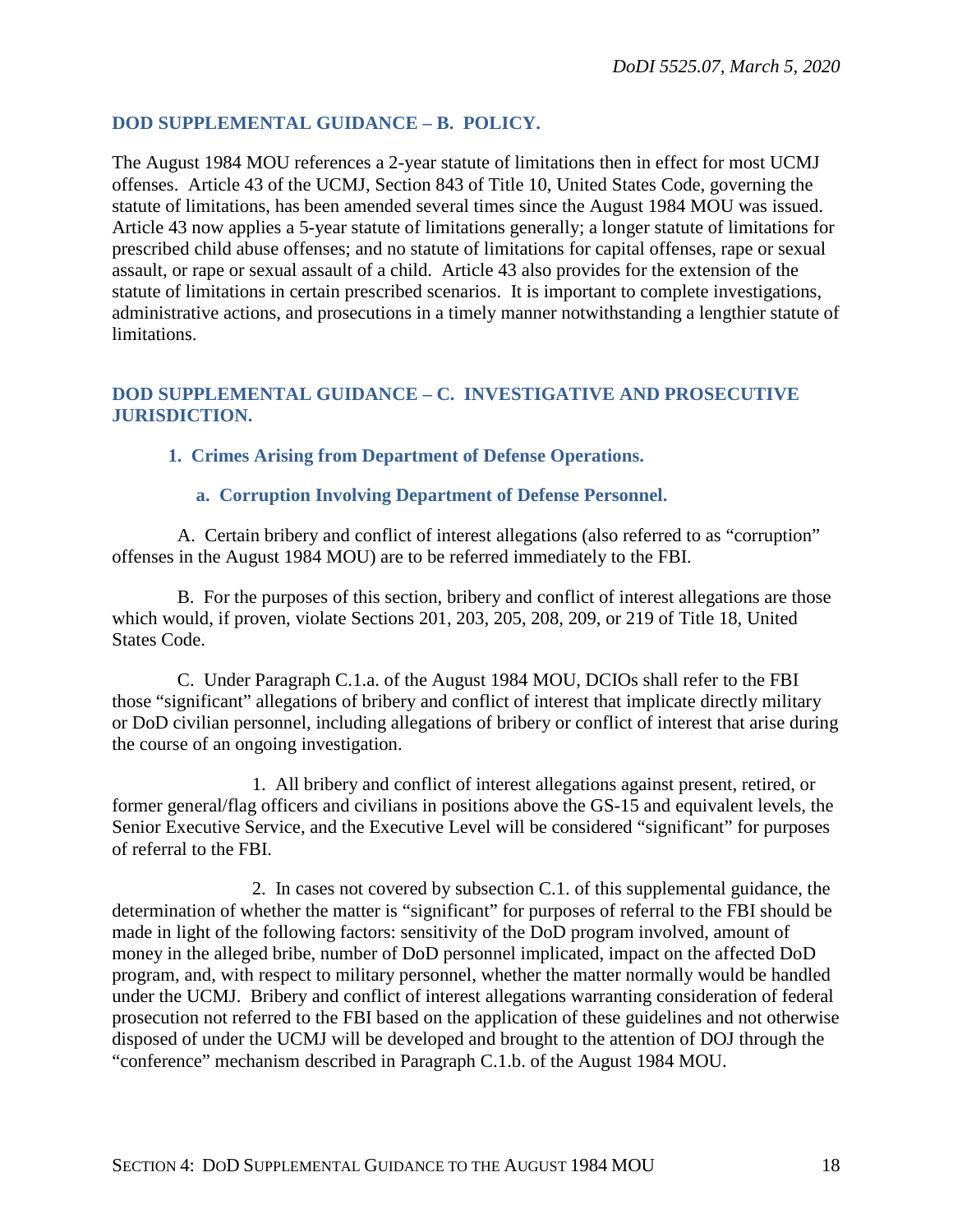D. Bribery and conflict of interest allegations when military or DoD civilian personnel are not subjects of the investigations are not covered by the referral requirement of Paragraph C.1.a. of the August 1984 MOU. Matters in which the suspects are solely DoD contractors and their subcontractors, such as commercial bribery between a DoD subcontractor and a DoD prime contractor, do not require referral upon receipt to the FBI. The "conference" procedure described in Paragraph C.1.b. of the August 1984 MOU shall be used in these types of cases.

E. Bribery and conflict of interest allegations that arise from events occurring outside the United States and requiring investigation outside the United States need not be referred to the FBI.

### <span id="page-18-0"></span>**DOD SUPPLEMENTAL GUIDANCE-- C.1.B. FRAUDS AGAINST THE DEPARTMENT OF DEFENSE AND THEFT AND EMBEZZLEMENT OF GOVERNMENT PROPERTY.**

A. Unlike Paragraph C.1.a. of the August 1984 MOU, Paragraph C.1.b. does not have an automatic referral requirement. In accordance with Paragraph C.1.b., DCIOs shall confer with the appropriate federal prosecutor and the FBI on matters which, if developed by investigation, would warrant federal prosecution. This "conference" serves to define the respective roles of DCIOs and the FBI on a case-by-case basis. Generally, when a conference is warranted, the DCIO will arrange to meet with the prosecutor and provide notice to the FBI that such a meeting is being held. Separate conferences with both the prosecutor and the FBI normally are not necessary.

B. Mere receipt by DCIOs of raw allegations of fraud or theft does not require conferences with federal prosecutors or the FBI. Sufficient evidence should be developed before the conference to allow the prosecutor to make an informed judgment as to the merits of a case dependent upon further investigation. However, DCIOs should avoid delay in scheduling such conferences, particularly in complex fraud cases, because an early judgment by a prosecutor can be of assistance in focusing the investigation on those matters that most likely will result in criminal prosecution.

### <span id="page-18-1"></span>**DOD SUPPLEMENTAL GUIDANCE – C.2. CRIMES COMMITTED ON MILITARY INSTALLATIONS.**

A. Subsection C.2. of the August 1984 MOU addresses crimes committed on a military installation other than those listed in Paragraphs C.1.a. (bribery and conflict of interest) and C.1.b. (fraud, theft, and embezzlement against the government).

B. Unlike Paragraph C.1.a. of the August 1984 MOU, which requires "referral" to the FBI of certain cases, and Paragraph C.1.b., which requires a "conference" with respect to certain cases, subsection C.2. requires only that "notice" be given to DOJ of certain cases. Relief from the reporting requirement of subsection C.2. may be granted by the local U.S. Attorney as to types or classes of cases.

C. For purposes of Paragraph C.2.a. (when the subjects can be tried by court-martial or are unknown), an allegation is "significant" for purposes of required notice to DOJ only if the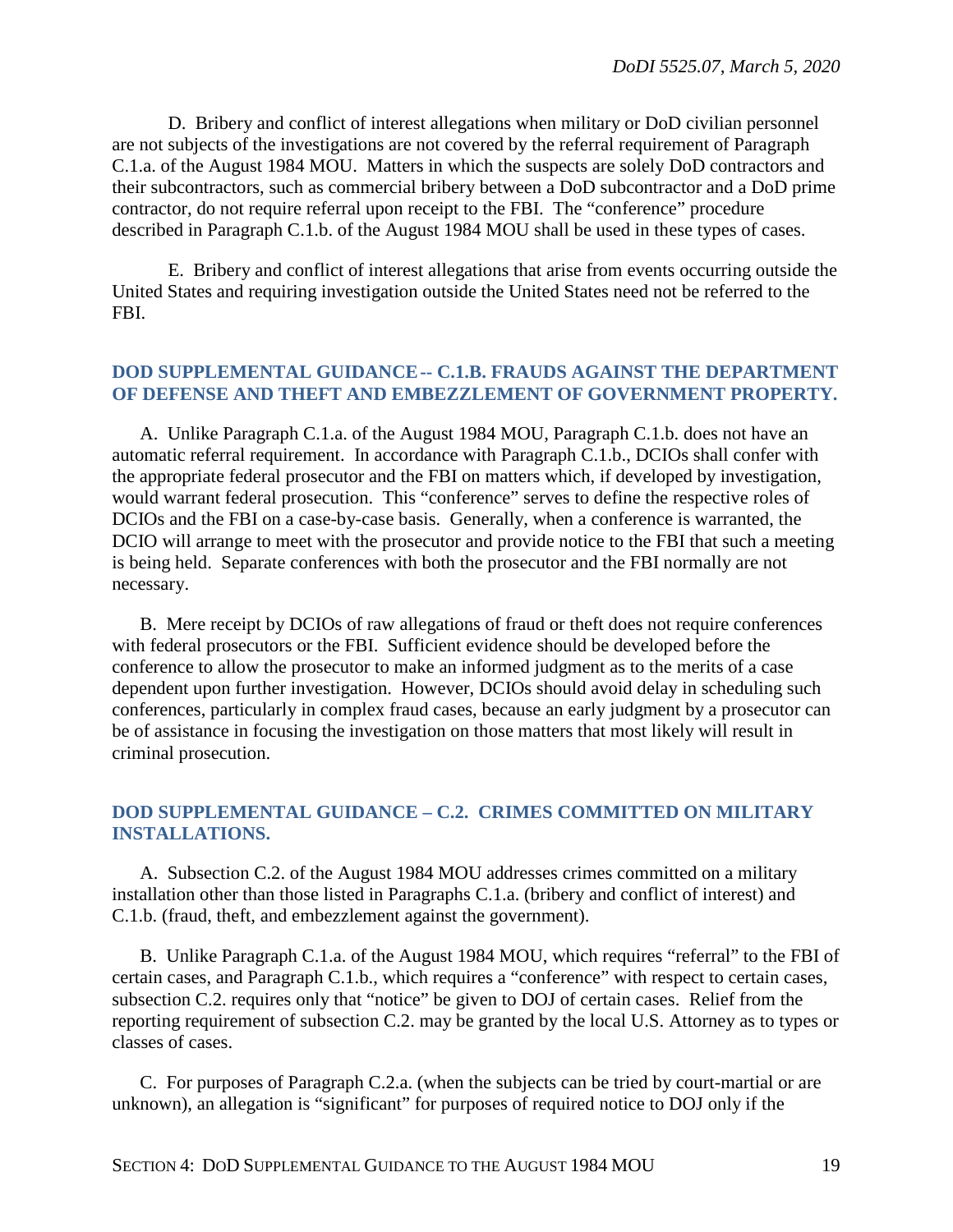offense falls within the prosecutorial guidelines of the local U.S. attorney. Judge advocates advising commanders of military installations in the United States and DCIO offices in the United States should familiarize themselves with the local U.S. attorney's office's prosecutorial guidelines. Notice should be given in other cases when the DoD Component believes that federal prosecution is warranted or otherwise determines that the case may attract significant public attention.

### <span id="page-19-0"></span>**DOD SUPPLEMENTAL GUIDANCE – C.3. CRIMES COMMITTED OUTSIDE MILITARY INSTALLATIONS BY PERSONS WHO CAN BE TRIED BY COURT-MARTIAL.**

For purposes of this paragraph, an allegation is "significant" for purposes of required notice to DOJ only if the offense falls within prosecutorial guidelines of the local U.S. attorney. Notice should be given in other cases when the DoD Component believes that federal prosecution is warranted, or otherwise determines that the case may attract significant public attention.

### <span id="page-19-1"></span>**DOD SUPPLEMENTAL GUIDANCE – E. PROSECUTION OF CASES.**

### <span id="page-19-2"></span>**Prosecution of Cases and Grants of Immunity.**

A. The authority of court-martial convening authorities to refer cases to trial, approve plea agreements, and issue grants of immunity under the UCMJ extends only to trials by courtmartial. To ensure such actions do not preclude appropriate action by federal civilian authorities in cases likely to be prosecuted in the U.S. district courts, court-martial convening authorities will ensure appropriate consultation has taken place before trial by court-martial, approval of a plea agreement, or issuance of a grant of immunity in cases for which such consultation is required.

B. There are two types of immunity in the military justice system.

1. A person may be granted transactional immunity from trial by court-martial for one or more offenses under the UCMJ.

2. A person may be granted testimonial immunity, which is immunity from the use of testimony, statements, and any information directly or indirectly derived from such testimony or statements by that person in a later court-martial.

C. Before issuing a grant of immunity under the UCMJ, the applicable court-martial convening authority will ensure there has been appropriate consultation with DOJ in respect to offenses for which consultation is required by the August 1984 MOU.

D. A proposed grant of immunity in a case involving espionage, subversion, aiding the enemy, sabotage, spying, or violation of rules or statutes concerning classified information or the foreign relations of the United States will be forwarded to the General Counsel of the Department of Defense for the purpose of consultation with DOJ. The General Counsel of the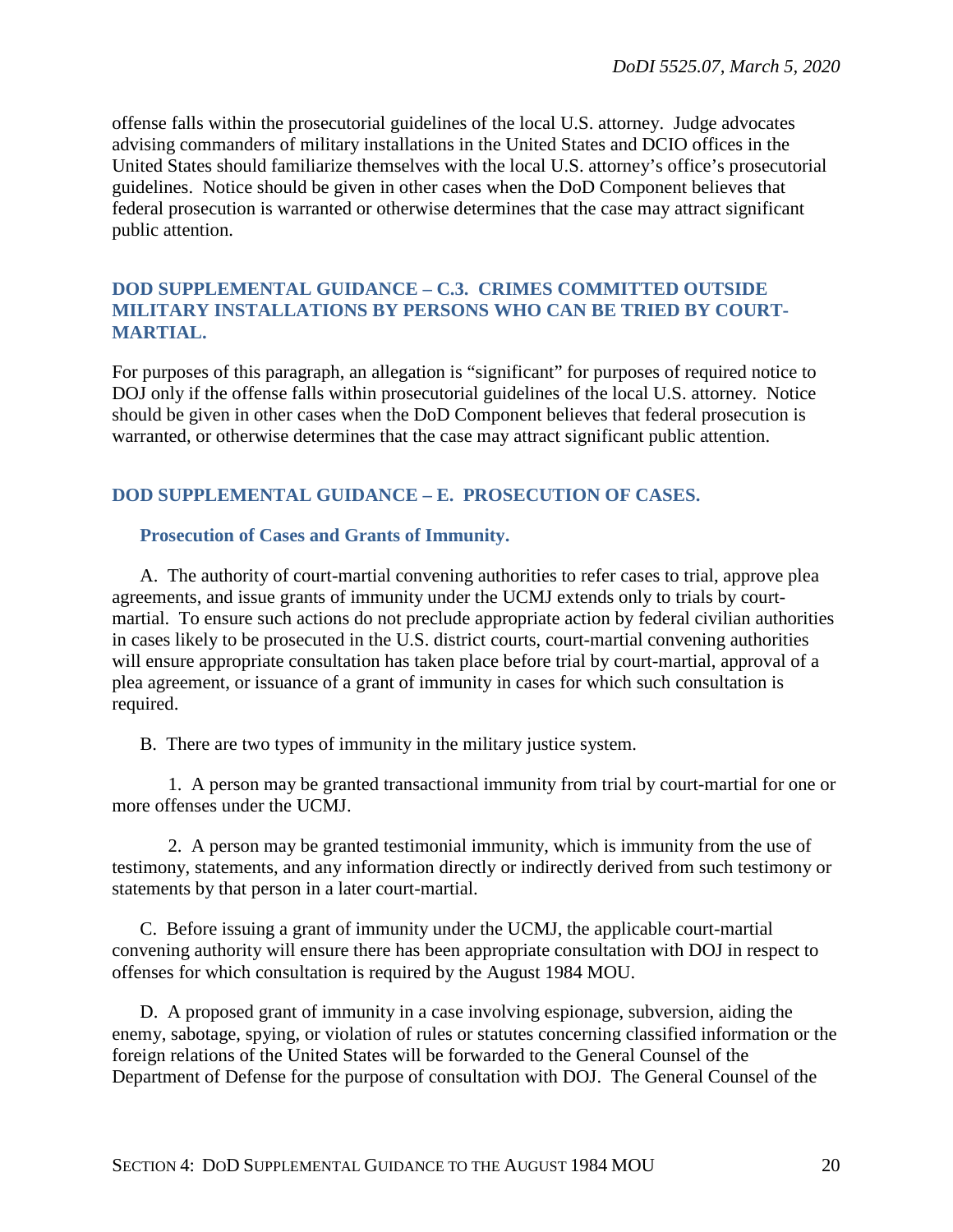Department of Defense will obtain the views of other appropriate elements of DoD that should be considered during consultation with DOJ.

E. The authority of court-martial convening authorities extends only to grants of immunity from action under the UCMJ. Only the Attorney General of the United States or other authorities designated under Sections 6001-6005 of Title 18, United States Code, may authorize action to obtain a grant of immunity with respect to trials in the U.S. district courts.

### <span id="page-20-0"></span>**DOD SUPPLEMENTAL GUIDANCE – F.6 JOINT INVESTIGATIONS.**

### <span id="page-20-1"></span>**Joint Investigations.**

When DoD procedures concerning apprehension, search and seizure, interrogation, eyewitnesses, or identification differ from those of DOJ, DoD procedures will be used, unless the DOJ prosecutor has directed that DOJ procedures be used instead. DCIO criminal investigators should bring to the attention of the DOJ prosecutor, as appropriate, situations when use of DOJ procedures might impede or preclude prosecution under the UCMJ.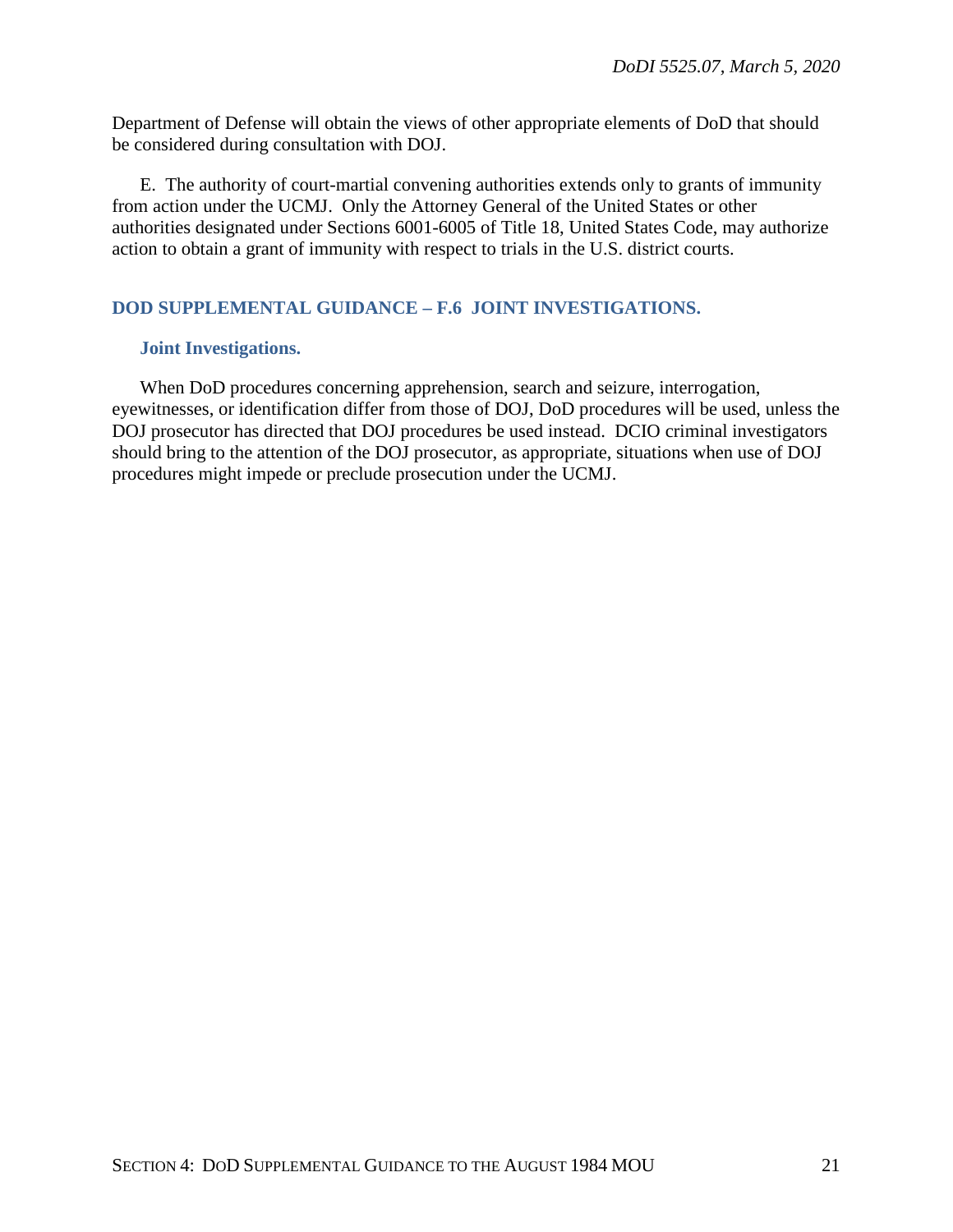## **GLOSSARY**

### <span id="page-21-1"></span><span id="page-21-0"></span>**G.1. ACRONYMS.**

| <b>ACRONYM</b><br><b>DCIO</b><br>DoJ | <b>MEANING</b><br>Defense Criminal Investigative Organizations<br>Department of Justice |
|--------------------------------------|-----------------------------------------------------------------------------------------|
| <b>FBI</b>                           | Federal Bureau of Investigation                                                         |
| IG DoD                               | Inspector General of the Department of Defense                                          |
| MOU                                  | memorandum of understanding                                                             |
| CMJ                                  | Uniform Code of Military Justice                                                        |

## <span id="page-21-2"></span>**G.2. DEFINITIONS.**

The following term and its definition is for the purpose of this issuance.

| <b>TERM</b>  | <b>DEFINITION</b>                                                     |
|--------------|-----------------------------------------------------------------------|
| <b>DCIOs</b> | The United States Army Criminal Investigation Command; Naval          |
|              | Criminal Investigative Service; U.S. Air Force Office of Special      |
|              | Investigations; and Defense Criminal Investigative Service, Office of |
|              | the IG DoD.                                                           |